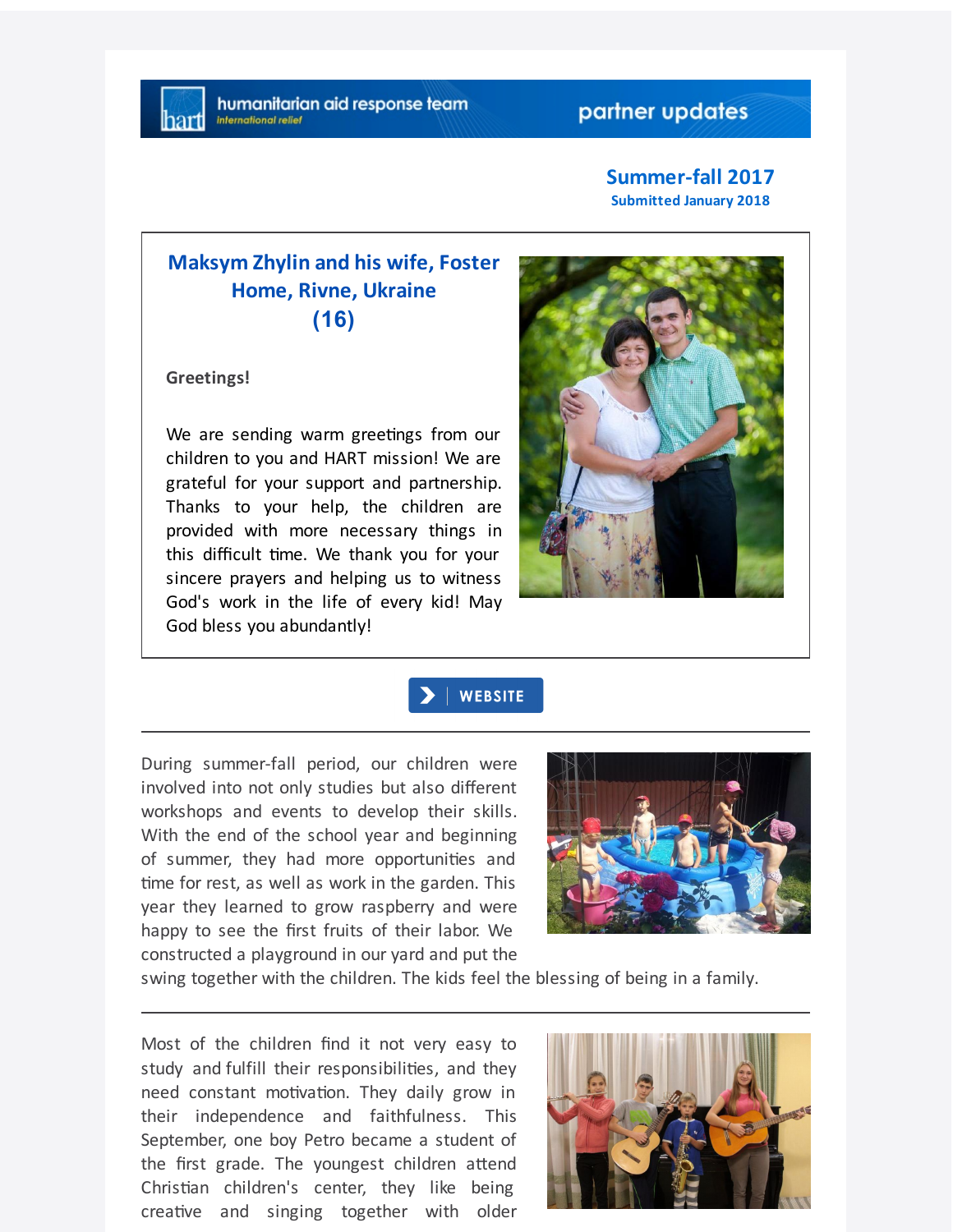children. Three of the kids learn to play guitar and two others play wind instruments.

The older boys continue living with us, as we did not finish the construction of the house for them. We build it gradually using our own hands and involving the boys into the construction of their new temporary home. We believe that God will help us to finish it in the right time and we will be able to take new kids that He prepared for our family.

We believe that our most important goal as parents is to introduce children to Jesus Christ. Our children attend Sunday school, are involved into church choir, teenagers club, youth ministry, church camps for kids and teens. They grow spiritually through reading the Word, discussions and prayers.

The older children who were baptized are involved into church services as leaders and mentors of the church camps, camps for orphans and disabled children, youth street events. They lead home groups, Bible lessons in boarding schools and visit children in need. This summer the children took part in climbing the Pikui Mountain in the Carpathians. One of the

oldest boys Pavlo entered the Bible College to develop himself as a minister. We pray that God will use Him for His glory!

# **PRAYER REQUESTS:**

- We ask you to pray for God's wisdom and strength for us to teach and raise children according to the Bible;
- Keep praying for those children who did not repent yet and for growing faith of those who were baptized;
- Ask God to help us finish the construction of the house for older children and to bless us with a car big enough to drive with all the kids. We temporarily use our friend's car that takes too much fuel, is expensive in to maintain and does not have seats for all children.











#### **OUR MISSION**